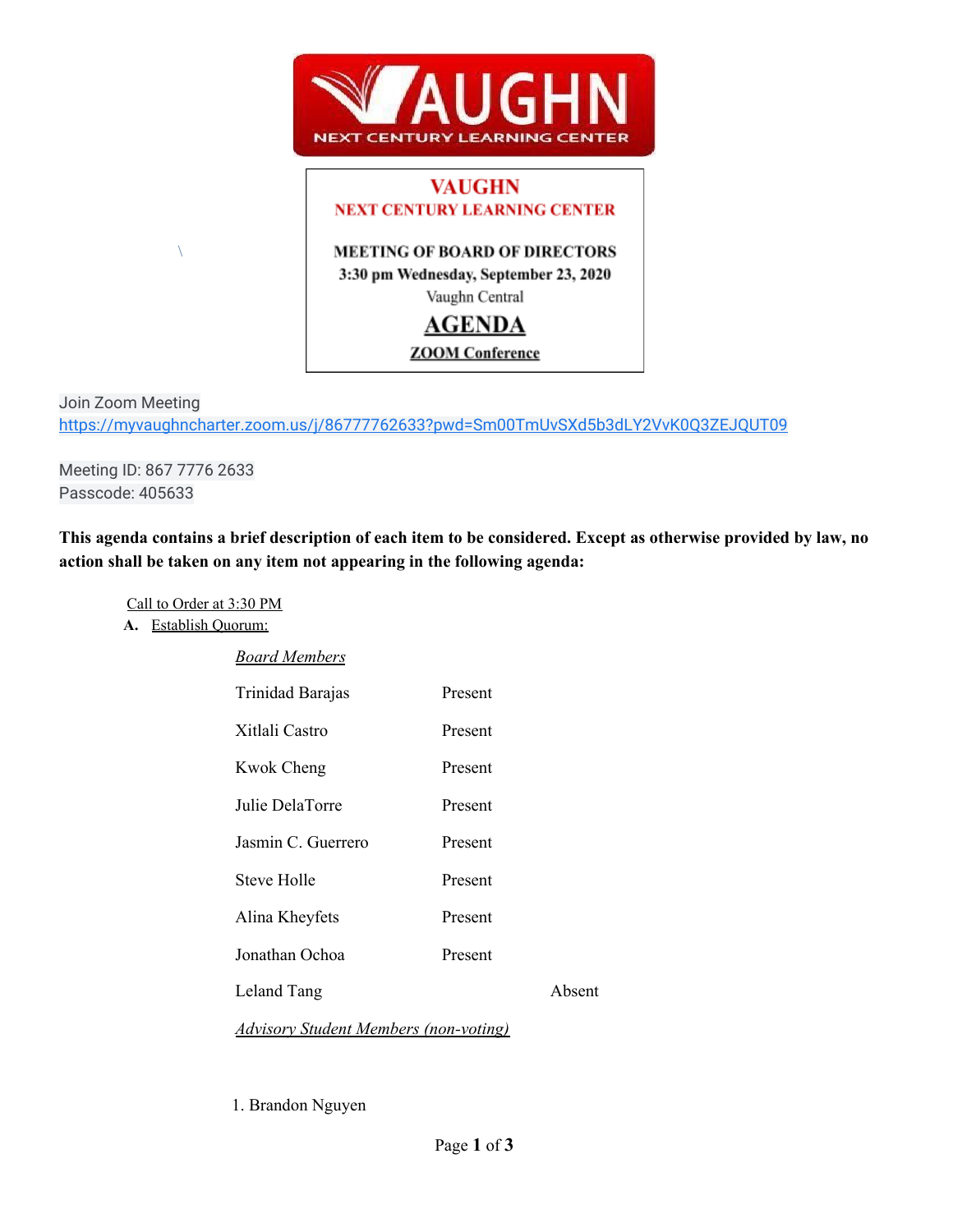Board meeting called to order by Board member Steve Holle at 3:33 pm

## **Public Comments:**

Board member Brandon Nguyen encouraged the use of his new student email accountbnguyen21@s.myvaughncharter.com

Approval of Minutes: The board is to review and approve the minutes from the August 23, 2020 Zoom board *meeting.*

Board member Kwok Cheng made a motion to approve minutes from the August 23 board meeting. Board member Alina Kheyfets seconded the motion. Roll Call taken, motion passed unanimously.

#### **Business and Operations ( 30 mins)**

| B1             | <b>Fiscal Matter: 2019-2020 Unaudited Actuals Report (UAR)</b> -- The Board will review<br>Vaughn's 2019-2020 official UAR and balance sheet. The Board will act on approval of the<br>certified SACs report submitted to LAUSD.<br>Board member Xitlali Castro made a motion to approve the certified SACs report submitted to<br>LAUSD. Board member Julie Delatorre seconded the motion. Roll call taken. Motion passed<br>unanimously. | <b>Action</b> Item  |
|----------------|--------------------------------------------------------------------------------------------------------------------------------------------------------------------------------------------------------------------------------------------------------------------------------------------------------------------------------------------------------------------------------------------------------------------------------------------|---------------------|
| B <sub>2</sub> | <b>Consolidated Application</b> – The Board will review and will act on approval of Vaughn's<br>2020-2021 Consolidated Application related to federal funding compliance.<br>Board member Kwok Cheng made a motion to approve Vaughn's 2020-2021 Consolidated<br>Application related to federal funding compliance. Board member Jonathan Ochoa seconded the<br>motion. Roll Call taken. Motion passed unanimously.                        | <b>Action</b> Item  |
| B <sub>3</sub> | Integrated Fiscal and Accounting System - The Board will receive a progress report<br>regarding the implementation of a new integrated software system.                                                                                                                                                                                                                                                                                    | Information<br>Item |
|                |                                                                                                                                                                                                                                                                                                                                                                                                                                            |                     |